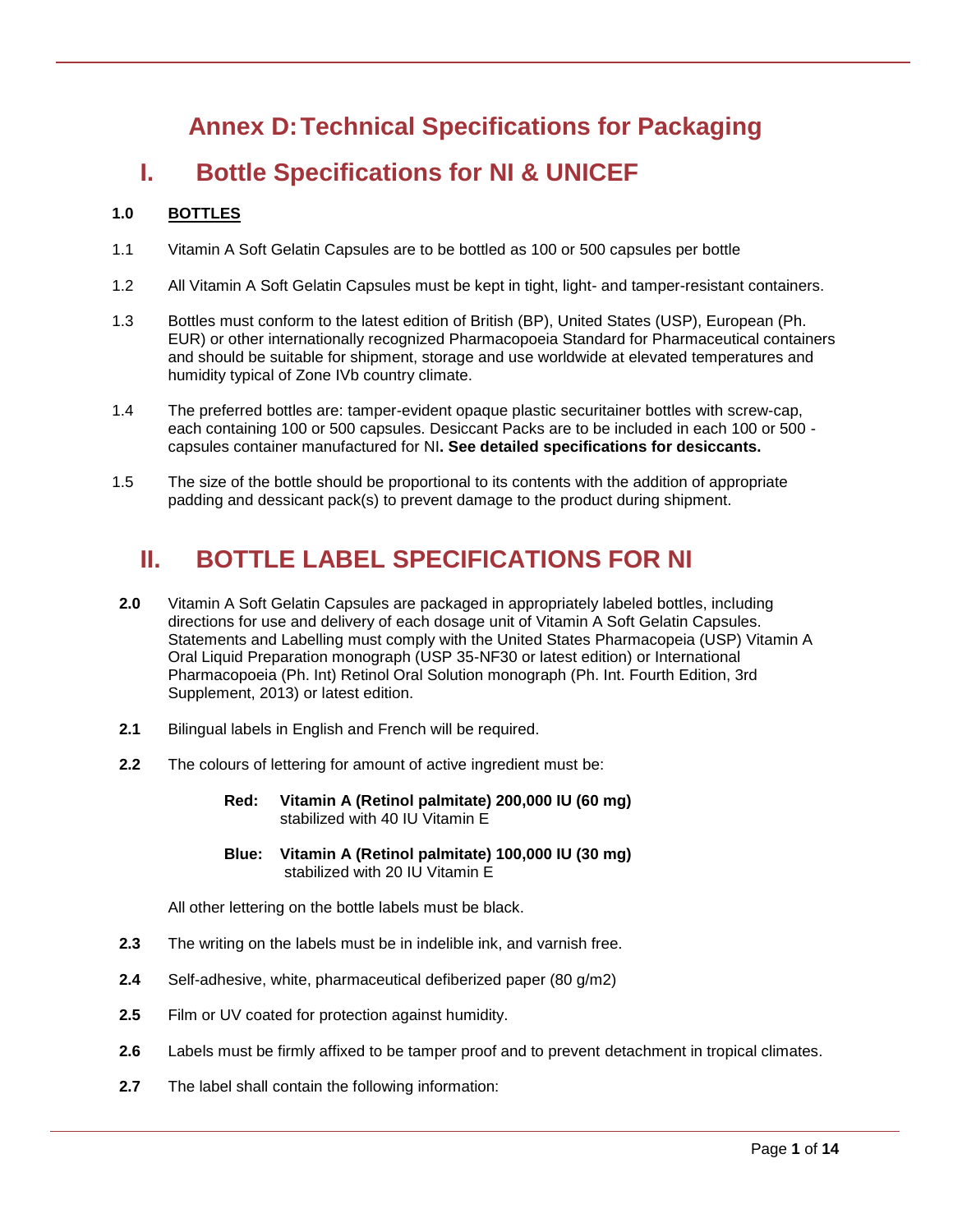- a. Contents per bottle: 100 or 500 capsules
- b. The name of the product and the pharmacopoeial standard of the FPP: "VITAMIN A Oral Liquid Preparation (USP)" in a bold, clearly visible font size.
- c. The ester form in which the vitamin A is present
- d. Stabilized with Vitamin E and the proportions added.
- e. The amount of Vitamin A delivered in each capsule both in International Units/capsule and in terms of the equivalent amount of retinol in mg/capsule, on the basis that 1 USP vitamin A unit equals the biological activity of 0.3 µg of all-trans-retinol: "Each/Chaque capsule Delivers/Fournie:"
- f. Usage: "Cut off small end of capsule, gently squeeze contents into child's mouth. The capsule must not go in child's mouth or be swallowed"
- g. Utilisation: "Couper l'embout de la capsule, puis presser avec douceur pour que son contenu s'écoule dans la bouche de l'enfant. La capsule ne doit ni entrer dans la bouche de l'enfant, ni être avalée."
- h. Warning: "Not to be administered to pregnant women"
- i. Précaution: "Ne pas administrer aux femmes enceintes"
- j. Storage: "Do not store above 30º C. Keep container tightly closed, protected from moisture and light. Keep out of the reach and sight of children."
- k. Entreposage : "A conserver à une température ne depassant pas 30ºC. Conserver le conditionnement primaire soigneusement fermé, à l'abri de l'humidité et de la lumière. Tenir hors de la vue et de la portée des enfants."
- l. Batch identification
- m. Manufacturing date: **Date format: numerical format MM/YYYY**
- n. Expiry date: **Date format: numerical format MM/YYYY**
- o. Manufactured in (Country Name) by (manufacturer's Name) /Fabriqué au (Country Name) par (manufacturer's Name)
- p. NI logo (in black) in middle left:
- q. Government of Canada wordmark/logo (in black), bottom left with text as follows: **"Funded by / Financé par: ''**
- r. For all products, the word "Halal" must **not** appear on any of the labels
- **2.8** A mock-up of the label must be pre-approved by NI (to the attention of **Leeza Sharma, [lsharma@nutritionintl.org](mailto:lsharma@nutritionintl.org)** prior to use.
- **2.9** The label sample shown in Figure 1 below is for information on label structure.

| Batch No:<br>Mfg. date:<br>Exp. date:     | 500 capsules<br><b>VITAMIN A Oral Liquid Preparation (USP)</b>                                                                                                                                                                                                                                                                                                                                                                                                                                         | (Country Name                           |
|-------------------------------------------|--------------------------------------------------------------------------------------------------------------------------------------------------------------------------------------------------------------------------------------------------------------------------------------------------------------------------------------------------------------------------------------------------------------------------------------------------------------------------------------------------------|-----------------------------------------|
|                                           | EACH/CHAQUE capsule DELIVERS/FOURNIE:<br>Vitamin A (retinol palmitate)200,000 IU (60 mg)<br>stabilized with 40 IU Vitamin E                                                                                                                                                                                                                                                                                                                                                                            | au                                      |
| I NUTRITION                               | USAGE: Cut off small end of capsule, gently squeeze contents into child's mouth.<br>The capsule must not go in child's mouth or be swallowed<br>WARNING: Not to be administered to pregnant women<br>STORAGE: Do not store above 30°C. Keep container tightly closed, protected from<br>moisture and light. Keep out of the reach and sight of children                                                                                                                                                | ountry name) by/ Fabriqué<br>r's name:  |
| Funded by / Financé par:<br><b>Canadä</b> | UTILISATION: Couper l'embout de la capsule, puis presser avec douceur pour que<br>son contenu s'écoule dans la bouche de l'enfant. La capsule ne doit ni entrer dans la<br>bouche de l'enfant, ni être avalée.<br>PRECAUTION: Ne pas administrer aux femmes enceintes.<br>ENTREPOSAGE: A conserver à une température ne depassant pas 30°C. Conserver<br>le conditionnement primaire soigneusement fermé, à l'abri de l'humidité et de la<br>lumière. Tenir hors de la vue et de la portée des enfants | ల<br>par Manufacture<br>Manufactured in |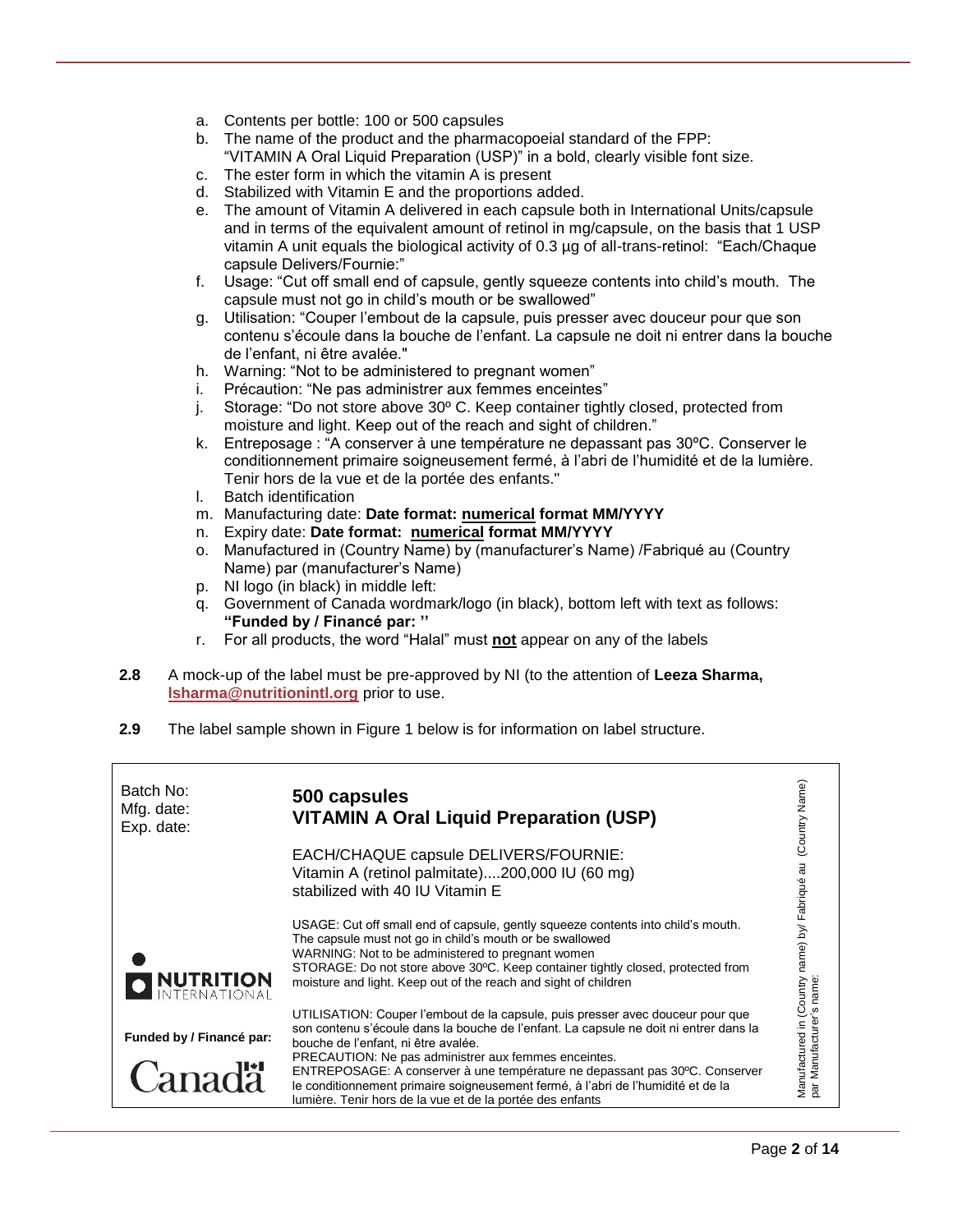# **III. Bottle Labels Specifications for UNICEF**

# **3.0 BOTTLE LABELS**

- **3.1** Vitamin A Soft Gelatin Capsules are packaged in appropriately labeled bottles, including directions for use and delivery of each dosage unit of Vitamin A Soft Gelatin Capsules. Statements and Labelling must comply with the United States Pharmacopeia (USP) Vitamin A Oral Liquid Preparation monograph (USP 35-NF30 or latest edition) or International Pharmacopoeia (Ph. Int) Retinol Oral Solution monograph (Ph. Int. Fourth Edition, 3rd Supplement, 2013) or latest edition.
- **3.2** Bilingual labels in English and French will be required.
- **3.3** The colours of lettering for amount of active ingredient must be:
	- **Red: Vitamin A (Retinol palmitate) 200,000 IU (60 mg)** stabilized with 40 IU Vitamin E
	- **Blue: Vitamin A (Retinol palmitate) 100,000 IU (30 mg)** stabilized with 20 IU Vitamin E

All other lettering on the bottle labels must be black.

- **3.4** The writing on the labels must be in indelible ink, and varnish free.
- **3.5** Self-adhesive, white, pharmaceutical defiberized paper (80 g/m2)
- **3.6** Film or UV coated for protection against humidity.
- **3.7** Labels must be firmly affixed to be tamper proof and to prevent detachment in tropical climates.
- **3.8** The label shall contain the following information:
	- a. Contents per bottle: 100 or 500 capsules
	- b. The name of the product and the pharmacopoeial standard of the FPP: "VITAMIN A Oral Liquid Preparation (USP)" in a bold, clearly visible font size.
	- c. The ester form in which the vitamin A is present
	- d. Stabilized with Vitamin E and the proportions added.
	- e. The amount of Vitamin A delivered in each capsule both in International Units/capsule and in terms of the equivalent amount of retinol in mg/capsule, on the basis that 1 USP vitamin A unit equals the biological activity of 0.3 µg of all-transretinol: "Each/Chaque capsule Delivers/Fournie:"
	- f. Usage: "Cut off small end of capsule, gently squeeze contents into child's mouth. The capsule must not go in child's mouth or be swallowed"
	- g. Utilisation: "Couper l'embout de la capsule, puis presser avec douceur pour que son contenu s'écoule dans la bouche de l'enfant. La capsule ne doit ni entrer dans la bouche de l'enfant, ni être avalée."
	- h. Warning: "Not to be administered to pregnant women"
	- i. Précaution: "Ne pas administrer aux femmes enceintes"
	- j. Storage: "Do not store above 30º C. Keep container tightly closed, protected from moisture and light. Keep out of the reach and sight of children."
	- k. Entreposage : "A conserver à une température ne depassant pas 30ºC. Conserver le conditionnement primaire soigneusement fermé, à l'abri de l'humidité et de la lumière. Tenir hors de la vue et de la portée des enfants."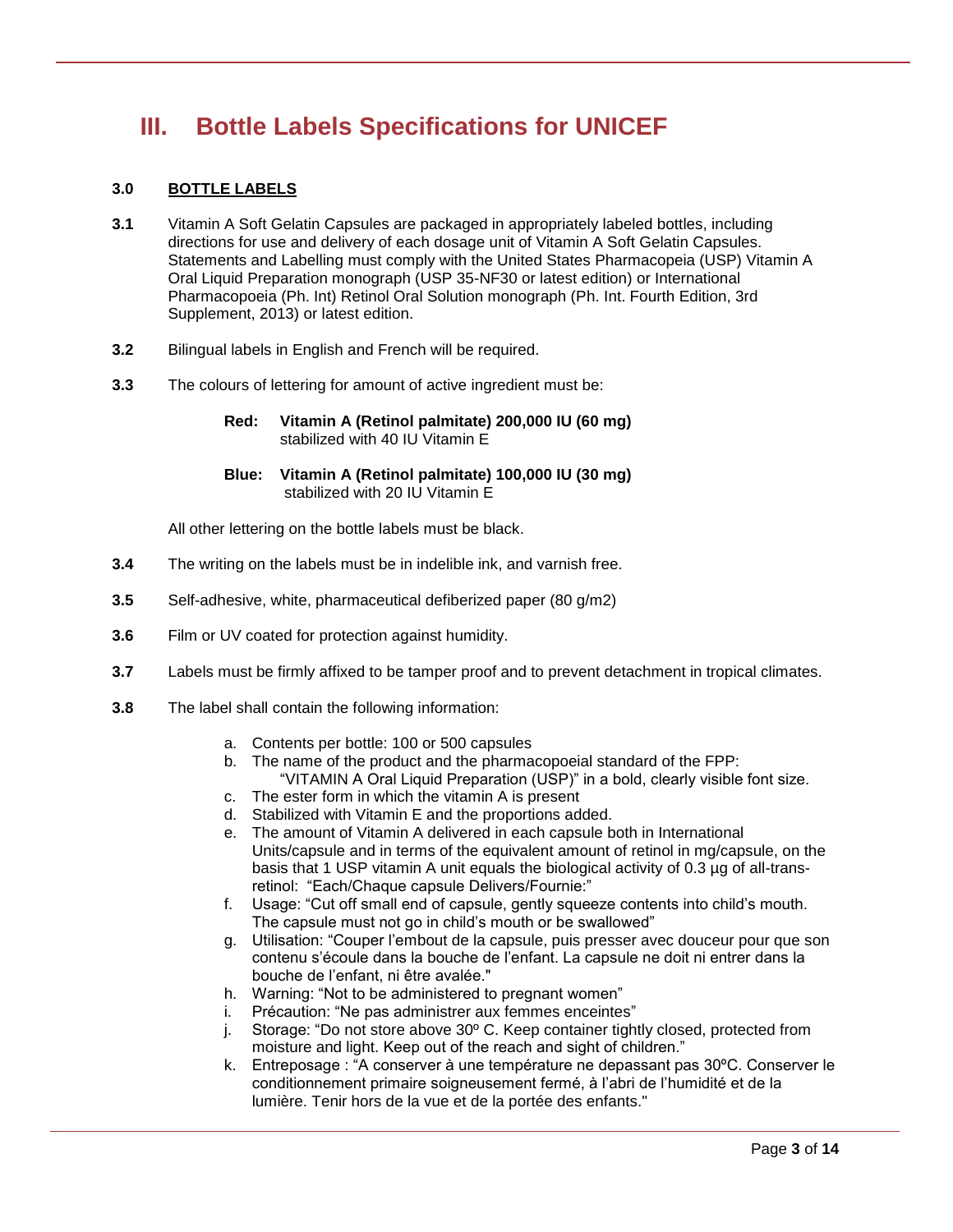- l. Batch identification
- m. Manufacturing date: **Date format: numerical format MM/YYYY**
- **n.** Expiry date: **Date format: numerical format MM/YYYY**
- o. Manufactured in (Country Name) by (manufacturer's Name) /Fabriqué au (Country Name) par (manufacturer's Name)
- p. NI logo (in black) in middle left:
- q. For all products, the word "Halal" must **not** appear on any of the labels
- **3.9** A mock-up of the label must be pre-approved by UNICEF (to the attention of **Rajiv Kshirsagar, [rkshirsagar@unicef.org](mailto:rkshirsagar@unicef.org)** prior to use.
- **3.10** The label sample shown in Figure 1 below is for information on label structure.

|                   |                                                              | 100 capsules                                                                                                                                                                                                                                                                                                                                                                                                                                                                                                      |                        |
|-------------------|--------------------------------------------------------------|-------------------------------------------------------------------------------------------------------------------------------------------------------------------------------------------------------------------------------------------------------------------------------------------------------------------------------------------------------------------------------------------------------------------------------------------------------------------------------------------------------------------|------------------------|
| <b>Batch No.:</b> |                                                              | <b>VITAMIN A Oral Liquid Preparation (USP)</b>                                                                                                                                                                                                                                                                                                                                                                                                                                                                    |                        |
| Mfg. Date:        | <b>UNVARNISHED</b><br><b>AREA</b><br>$(1.1" \times 0.7579")$ | EACH/CHAQUE capsule DELIVERS/ FOURNIE:<br>Vitamin A (retinol palmitate) 100,000 IU (30 mg)<br>stabilized with 20 IU Vitamin E                                                                                                                                                                                                                                                                                                                                                                                     |                        |
| Exp. Date:        |                                                              | USAGE: Cut off small end of capsule, gently squeeze contents into child's<br>mouth. The capsule must not go in child's mouth or be swallowed.<br>WARNING: Not to be administered to pregnant women.<br>STORAGE: Do not store above 30°C. Keep container tightly closed, protected from<br>moisture and light. Keep out of the reach and sight of children.                                                                                                                                                        | Fabriqué au par:       |
|                   |                                                              | UTILISATION : Couper l'embout de la capsule, puis presser avec douceur pour que<br>son contenu s'écoule dans la bouche de l'enfant. La capsule ne doit ni entrer dans la<br>bouche de l'enfant, ni être avalée.<br><b>PRÉCAUTION : Ne pas administrer aux femmes enceintes.</b><br>ENTREPOSAGE : A conserver à une température ne depassant pas 30°C. Conserver le<br>conditionnement primaire soigneusement fermé, à l'abri de l'humidité et de la<br>lumière. Tenir hors de la vue et de la portée des enfants. | $\geq$<br>Manufactured |

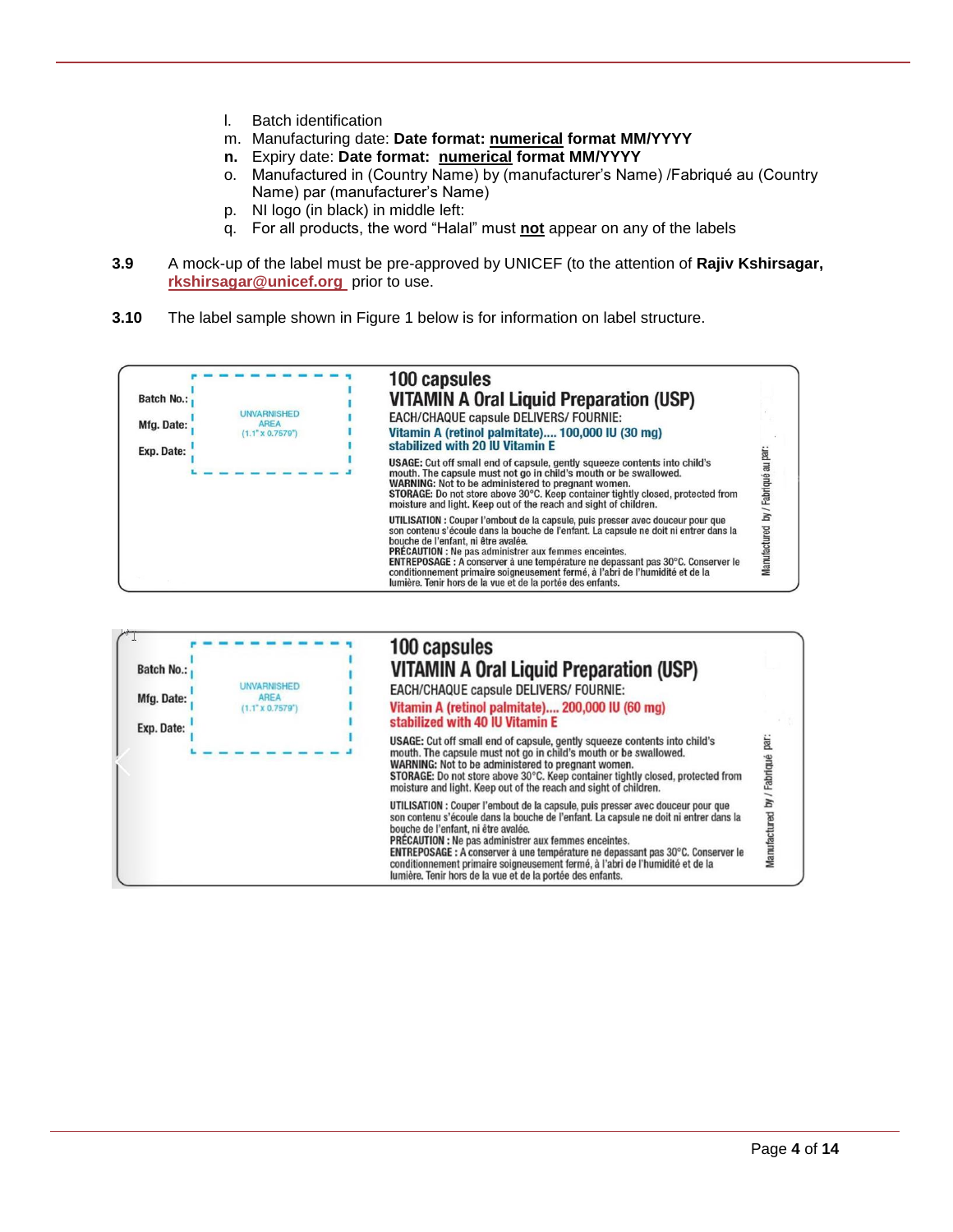# **IV. Desiccant Pack Specifications**

# **4.0 GENERAL:**

**4.1** Desiccant Packs are to be included in each 100 or 500-capsule container of Vitamin A Soft Gelatin Capsules manufactured for Nutrition International.

# **4.2 PURPOSE OF THE DESICCANT PACKS:**

**4.3** Softening and clumping of soft gelatin capsules has been reported from tropical countries during vitamin A capsule distribution. The purpose of including a desiccant in the 100 or 500 capsule containers is to minimize the occurrence of capsule clumping due to moisture-induced softening and degradation.

## **4.4 PERFORMANCE:**

**4.5** The desiccant should protect the soft gelatin capsules from moisture and avoid softening and clumping while the capsules remain enclosed in a sealed high density polyethylene opaque container and up to 6 weeks after the container's protective seal has been broken for use in conditions of RH 60%-100% and temperatures of 25-45° C.

#### **4.6 PRODUCT SPECIFICATION:**

**4.7** Sufficient B-type or wide pore spherical synthetic amorphous silica (silicon dioxide, Si02) in accordance with US Military Specifications for desiccant materials, which details requirements for bagged, chemically inert and dehydrating agents (Desiccant Materials-MIL-D-3464). Each 100 or 500-capsule container may include 1-3 desiccant packs of desiccant to achieve best humidity absorption results.

## **4.8 PACKAGING OF THE PRODUCT:**

**4.9** Individual bags of high-density polyethylene spun into continuous fibres (Tyvek®) to prevent the silica from dusting.

OR

**4.10** Package in accordance with US military specification MIL-P-116, Method II, modified to eliminate the evacuation process and desiccant. Barrier Bags will meet or exceed the requirements of Type III, Class E. Humidity indicators are not required. This specification requires that the dessicant material be sealed in a water vapour-proof, grease-proof heat-sealable Barrier Bag of size sufficient to enclose the desiccant package necessary to dehydrate the chosen container size. Note that silica gel conforming to MIL-D-3464 will be included in packages of products expected to be subjected to prolonged storage in tropical geographical regions.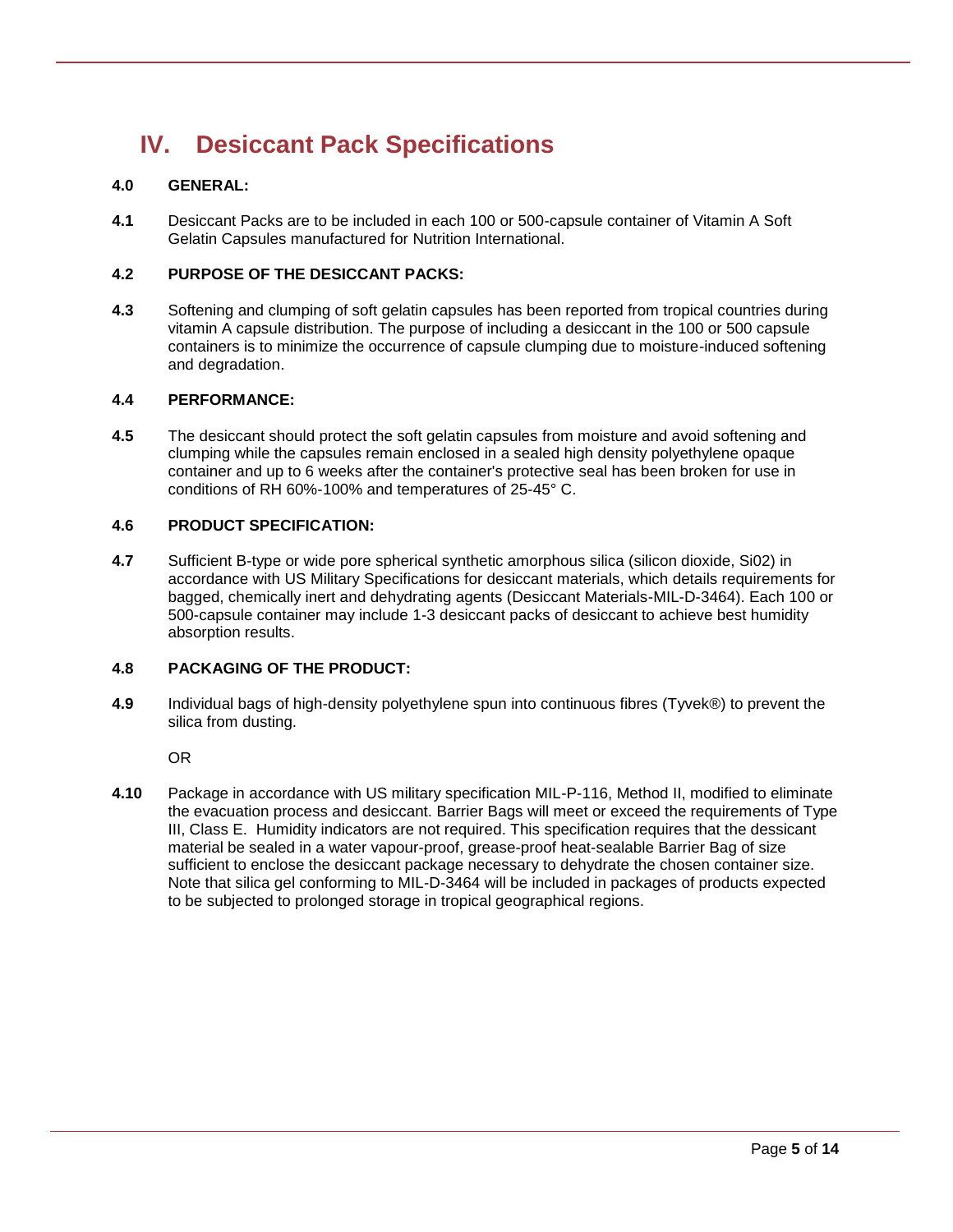# **V. Specifications for Packing; Pallets & Boxes; Pallet & Box Labels**

For UNICEF supply, the secondary packaging for vitamin A soft gelatin capsules must comply with the current UNICEF Warehouse Packing Technical Standards and Specifications. [https://www.unicef.org/supply/files/CPH\\_WH\\_only\\_packing\\_specifications\\_April\\_2017.pdf](https://www.unicef.org/supply/files/CPH_WH_only_packing_specifications_April_2017.pdf)

## **5.0 GENERAL REQUIREMENTS**

- **5.1** Contractors who do not comply with the packing requirements for deliveries to the UNICEF Warehouse, Copenhagen, Denmark, as outlined herein shall be invoiced the extra cost of re-work fees on arrival at UNICEF Supply Division. The current recovery fee structure is available on the UNICEF website [\(http://www.unicef.org/supply/files/UNICEF\\_Re-Work\\_fees.pdf\)](http://www.unicef.org/supply/files/UNICEF_Re-Work_fees.pdf)
- **5.2** UNICEF also reserves the right to reject non-compliant shipments. All additional costs in relation to the rejection of the shipment shall be borne by the manufacturer.
- **5.3** No carton may contain items from more than one manufacturing batch.
- **5.4** If the goods are batch managed, each pallet/carton shall contain one batch only.
- **5.5** Case identification as requested on the order must be mentioned on all invoices.
- **5.6** The packing (e.g. bottles, caps, boxes, labels) must be of a sturdy export quality and of a commercial standard that will provide adequate protection of the goods for carriage by air, sea and/or road to final destinations worldwide, including remote locations under adverse climatic and storage conditions, and high humidity – i.e. not less than 17kN edge crush resistance with minimum 60% remaining with 90% humidity at a temperature of 40°C (tropical conditions).
- **5.7** The packaging unit must be strong, able to be stacked to a height of 4 pallets as static storage and 2 pallets during transport, and resistant to puncturing.
- **5.8** All wood packaging, including pallets and boxes, utilized in any shipment, must have undergone the treatment, marking and documentation required to meet the specifications described in [ISPM No. 15:](https://www.ippc.int/servlet/CDSServlet?status=ND0xMzM5OS4xMzM3MDMmNj1lbiYzMz1wdWJsaWNhdGlvbnMmc2hvd0NoaWxkcmVuPXRydWUmMzc9aW5mbw~~#koinfo)  [Guidelines for Regulating Wood Packaging Material in International Trade,](https://www.ippc.int/servlet/CDSServlet?status=ND0xMzM5OS4xMzM3MDMmNj1lbiYzMz1wdWJsaWNhdGlvbnMmc2hvd0NoaWxkcmVuPXRydWUmMzc9aW5mbw~~#koinfo) available at [www.ippc.int.](http://www.ippc.int/)
- **5.9** All paper-pulp used for cardboard and corrugated boxes must be of virgin base materials.
- **5.10** Deliveries to any destination other than the UNICEF Warehouse, Copenhagen, Denmark, must be packed and palletized in the most cost-effective way to minimize freight costs.
- **5.11 Packing List:** All markings must be reflected in the packing list to be completed at time of shipment. The packing list shall indicate weights and volumes, description of the goods, manufacturing batch number, quantity per batch, expiry date and UNICEF's P.O. reference (680\*) and material numbers (S78\*) and cross-reference to the carton numbers. One copy of the packing list must be included with the shipment and another copy shall accompany the shipping documents.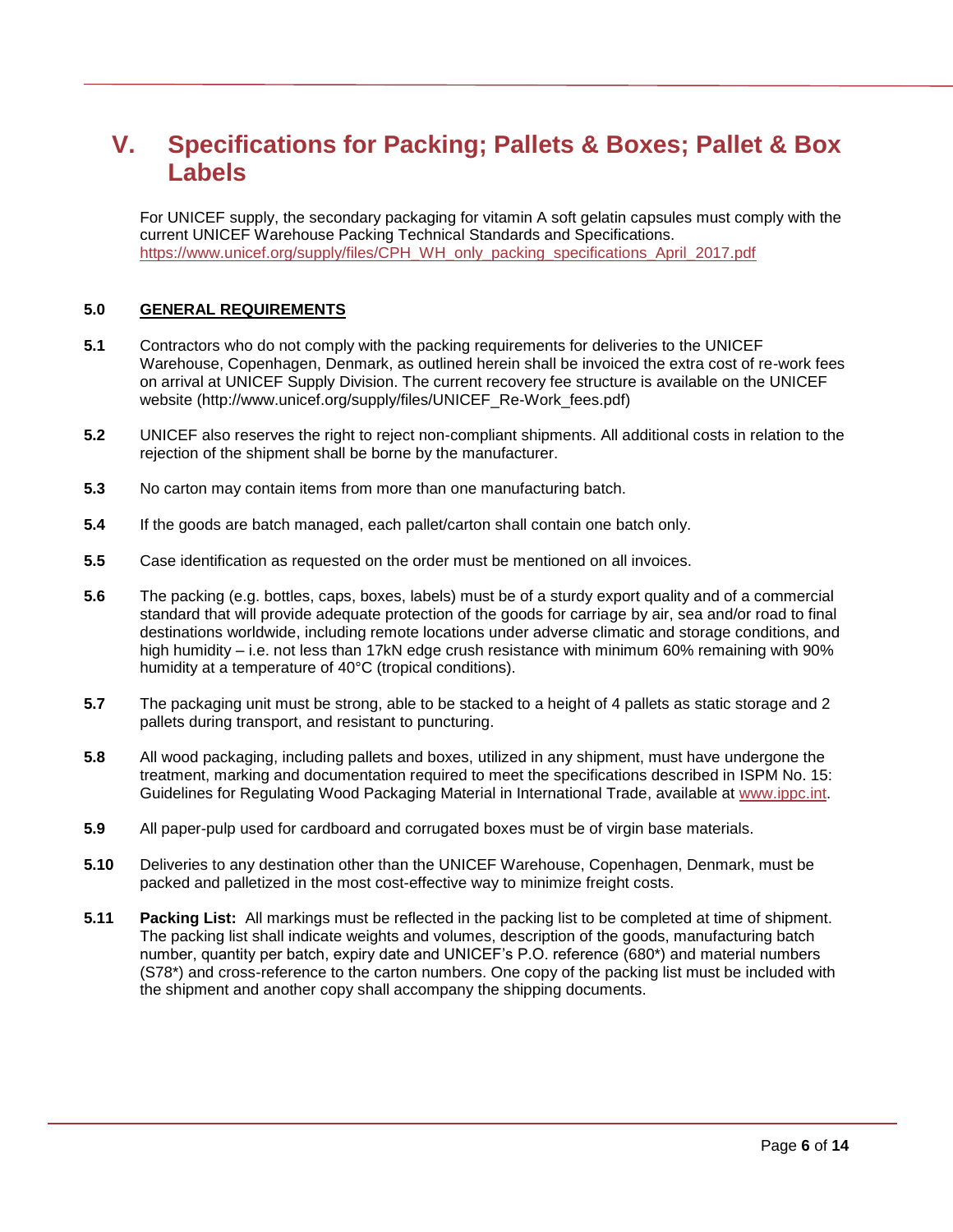# **5.12 PALLET SPECIFICATIONS**

- **5.13** All deliveries to the UNICEF Warehouse, Copenhagen, Denmark, must be on non-returnable pallets.
- **5.14** A detailed packing list including material number and description, quantity and batch number, shall be attached to both short sides of minimum the first pallet of the shipment.
- **5.15** Below are details of the **acceptable** pallet types: 5.15.1 1200 x 1000 mm (Preferred size), One Way Pallet, Heat treatment according to ISPM 15



#### Nails/Joint:

| Deck board/Block   | 2 pcs. 3.1/85 mm ring nail                                             |
|--------------------|------------------------------------------------------------------------|
|                    | Deck board/Stringer board 2 pcs. 2.5/45 mm round nail (diamond shaped) |
| Bottom board/Block | 2 pcs. 3.1/75 mm ring nail                                             |

#### Tolerances:

| Pallet length      | $-0/+3$ mm  |
|--------------------|-------------|
| Pallet width       | $-0/+3$ mm  |
| Board length       | $-0/+3$ mm  |
| <b>Board width</b> | $-3/+3$ mm  |
| Board thickness    | $-0/+1$ mm  |
| Block length       | $-3/+3$ mm  |
| <b>Block width</b> | $-3/+3$ mm  |
| Block height       | $-0/+2$ mm  |
| Entry height       | Min. 100 mm |
|                    |             |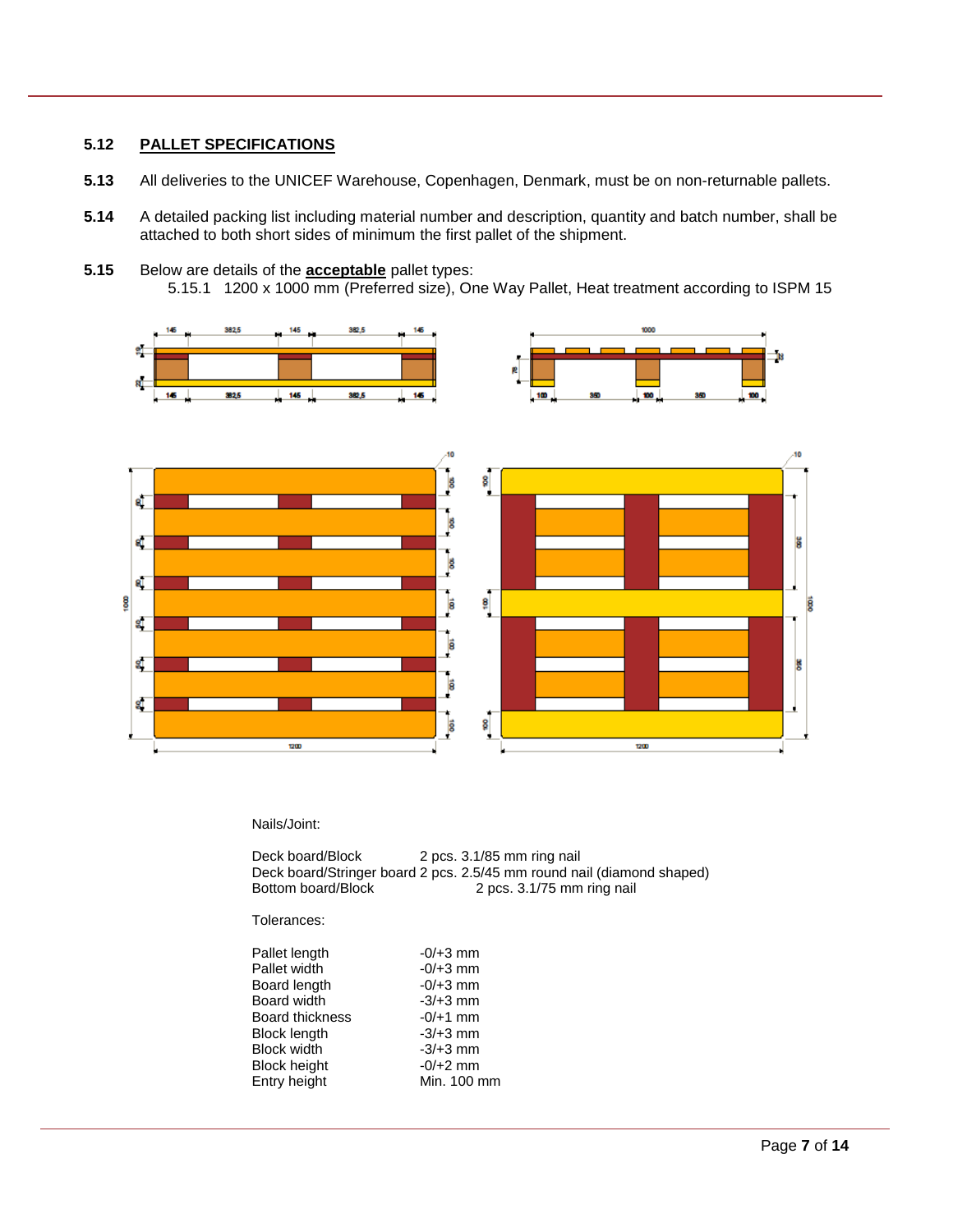Wood:

| Moisture content | $20\%$                               |
|------------------|--------------------------------------|
| Wanes            | $<$ 15 mm                            |
| Single knot      | $<$ 1/3 of width                     |
| Sum of knots     | $<$ 1/2 of width                     |
|                  | Insect holes and rot are NOT allowed |
|                  | Heat treatment: According to ISPM 15 |

5.15.2 1200 x 800 mm, One Way Pallet (Euro) as per UIC 435-2 , Heat treatment according to ISPM 15



#### Nails/Joint:

Deck board/Block 2 pcs. 3.1/85 mm ring nail Deck board/Stringer board 2 pcs. 2.5/45 mm round nail (diamond shaped) Bottom board/Block 2 pcs. 3.1/75 mm ring nail

#### Tolerances:

| Pallet length            | $-0/+3$ mm |
|--------------------------|------------|
| Pallet width             | $-0/+3$ mm |
| Board length             | $-0/+3$ mm |
| Board width              | $-3/+3$ mm |
| Board thickness -0/+1 mm |            |
| Block length             | $-3/+3$ mm |
| <b>Block width</b>       | $-3/+3$ mm |
| <b>Block height</b>      | $-0/+2$ mm |
| Entry height             | Min. 97 mm |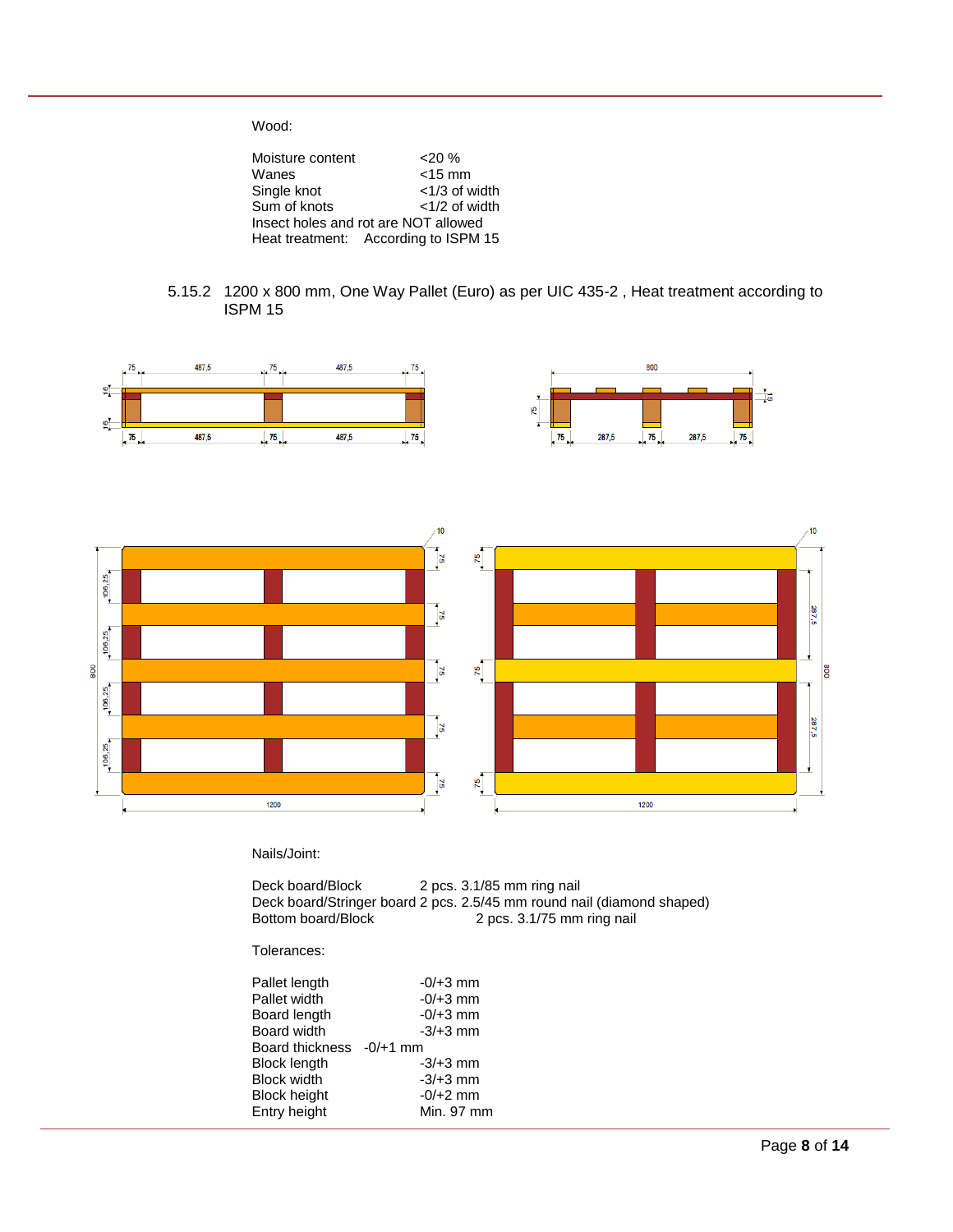Wood: Moisture content <20 %<br>Wanes Wanes <15 mm<br>Single knot <1/3 of w  $<$  1/3 of width  $<$  1/2 of width Sum of knots Insect holes and rot are NOT allowed Heat treatment: According to ISPM 15

- **5.16** Below are details of **unacceptable** pallet types and pallet characteristics:
	- 5.16.1 Inka pallet



5.16.2 Plastic pallets



5.16.3 China pallets



- 5.16.4 Any other pallet type
- 5.16.5 Pallets manufactured from other materials than solid wood are **NOT** acceptable; (such as wood chip, MDF board, ply wood or carton).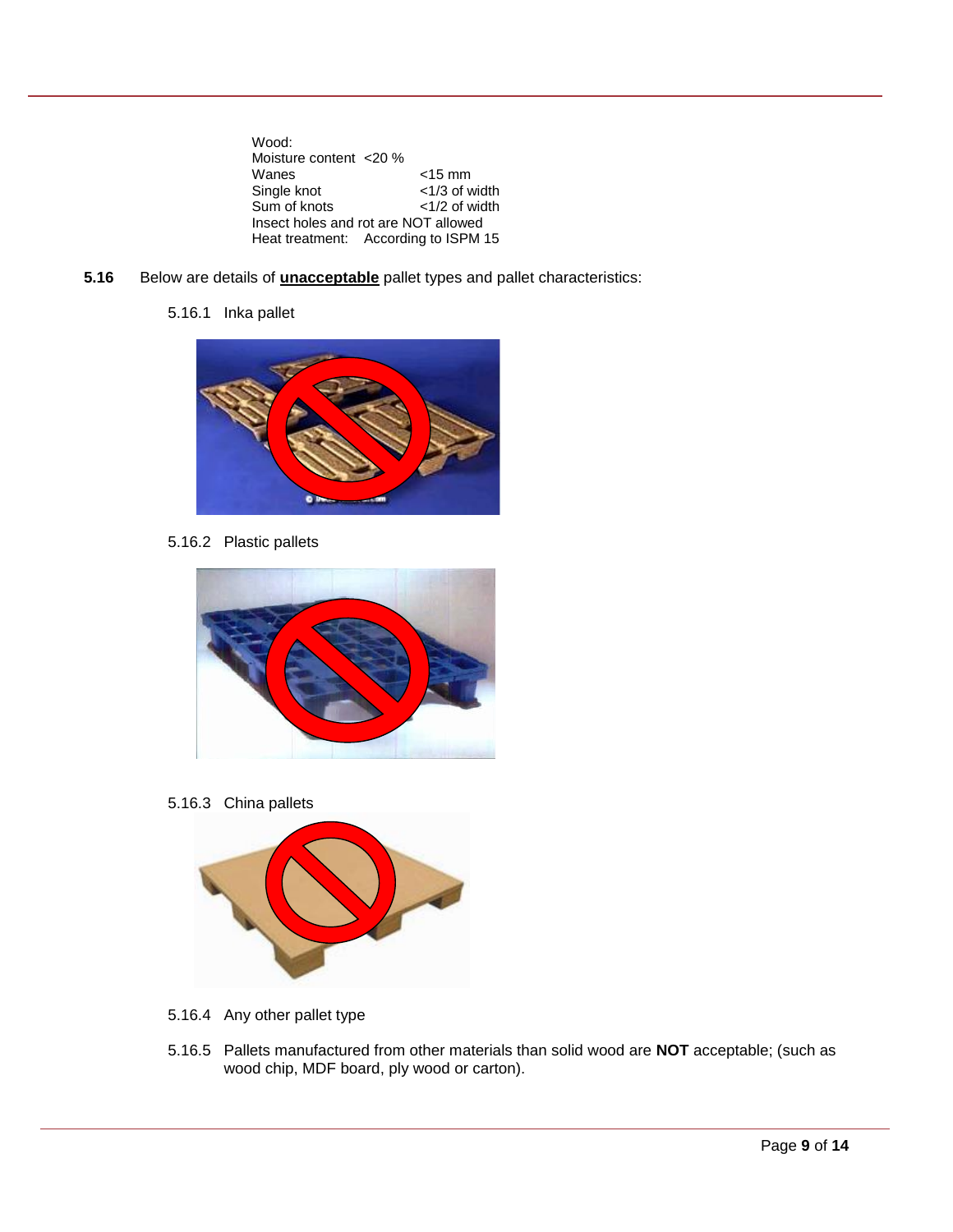**5.17** Contractors shall send their pallet specifications to NI and UNICEF for approval prior to any shipment to **UNICEF Warehouse, Copenhagen, Denmark**. The specification must be sent to the attention of **Leeza Sharma, [lsharma@nutritionintl.org](mailto:lsharma@nutritionintl.org)** for any NI contract related shipments; **and UNICEF Procurement Services, [psid@unicef.org](mailto:psid@unicef.org)** for any UNICEF contract related shipments for approval prior to use.

### **5.18 SPECIFICATIONS FOR CARTONS/ BOXES**

#### **5.19** Export cartons

a. Design

| Box style               | Full-overlap slotted container (FOSC)              |
|-------------------------|----------------------------------------------------|
| FEFCE/ESBO Code         | 0203 modified as described below                   |
| Closure                 | Outside flap, glued and stitched                   |
| Flute designation       | <b>BC</b> double wall                              |
| Structural instructions | Meeting inner flaps.                               |
|                         | All corners of long side flaps are chamfered 25x25 |
|                         | mm.                                                |

b. Quality and standards

| Edge Compression Test (ECT)      | $\geq$ 17 kN/m           | (EN ISO 3037) |
|----------------------------------|--------------------------|---------------|
| Bursting strength (Mullen)       | $\geq$ 2200 kPa          | (EN ISO 2759) |
| Water absorptiveness (Cobb 1800) | $< 155$ g/m <sup>2</sup> | (EN ISO 535)  |
| Bending stiffness                | $MD: \geq 44000$ Nmm     | (EN ISO 5628) |
|                                  | $CD: \geq 19500$ Nmm     |               |

#### c. Quality instructions

- Min. 60% of resulting box strength must be maintained in tropical conditions, i.e. 40°C and 90 % R.H.
- Box compression test (BCT) must be provided.

#### **5.20** Inner cartons

a. Design

| Box style                      | Regular slotted container (RSC)                   |
|--------------------------------|---------------------------------------------------|
| FEFCE/ESBO Code                | 0201 modified as described below                  |
| Closure                        | Inside flap, glued                                |
| Flute designation              | C single wall                                     |
| <b>Structural instructions</b> | All corners of short side flaps (inner flaps) are |
|                                | chamfered 10 x 20 mm (10 mm on top edge).         |

b. Quality and standards

| Edge Compression Test (ECT)      | $\geq 6.1$ kN/m    | (EN ISO 3037)  |
|----------------------------------|--------------------|----------------|
| Bursting strength (Mullen)       | ≥ 1680 kPa         | (EN ISO 27597) |
| Water absorptiveness (Cobb 1800) | $\approx$ 155 g/m2 | (EN ISO 535)   |
| Bending stiffness                | MD: N/A, CD: N/A   | (EN ISO 5628)  |

- c. Quality instructions
	- Min. 60% of resulting box strength must be maintained in tropical conditions, i.e. 40°C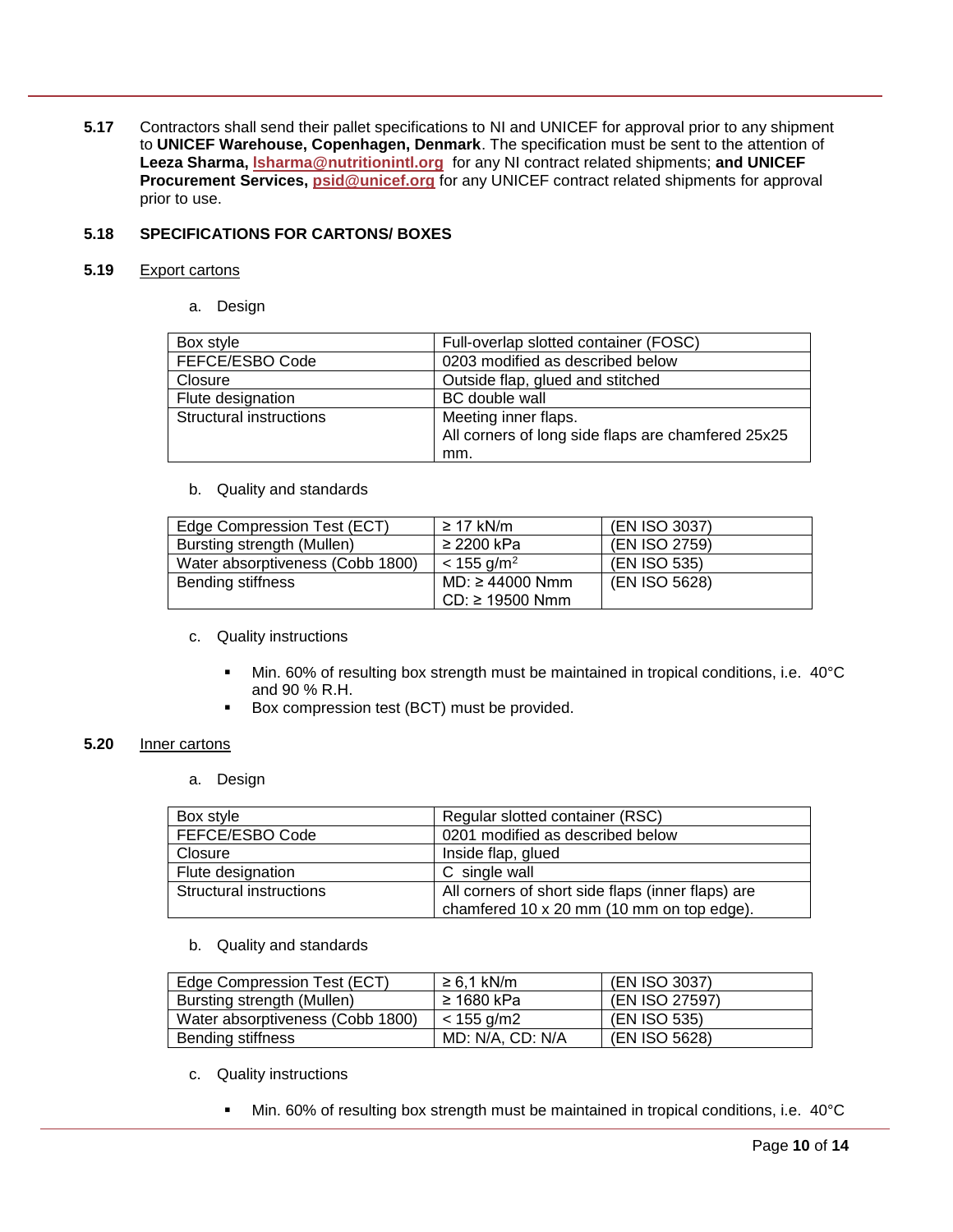and 90 % R.H.

Box compression test (BCT) must be provided.

## **5.21** Carton stacking

- 1.1.1 The maximum height is **110 cm including** the pallet.
- 1.1.2 The maximum weight of the cargo including the pallet is **950 kg**
- 1.1.3 The cartons shall be cross stacked on the pallets whenever possible.<br>1.1.4 No overhang is allowed.
- No overhang is allowed.





### **5.22** Cargo

- 5.22.1 The pallets/cartons shall contain only one material.
- 5.22.2 For batch managed materials, e.g. pharmaceuticals and medical devices, the cartons/pallets shall contain only 1 single batch.

#### **5.23** Wrapping

- 5.23.1 The cargo on the pallets shall be shrink-wrapped.
- 5.23.2 The shrink-wrapping shall allow the pallet to be handled by fork-lift.
- 5.23.3 Loose foil ends are not tolerated.
- 5.23.4 Pallets must not be wrapped together.

#### **5.24** Strapping

- 5.24.1 As an alternative to shrink-wrapping, the cargo can be fixed with straps of polypropylene.
- 5.24.2 Steel straps are not acceptable.
- 5.24.3 The cargo shall be fixed with at least 4 straps, 2 on the pallet's short side and 2 on its long side.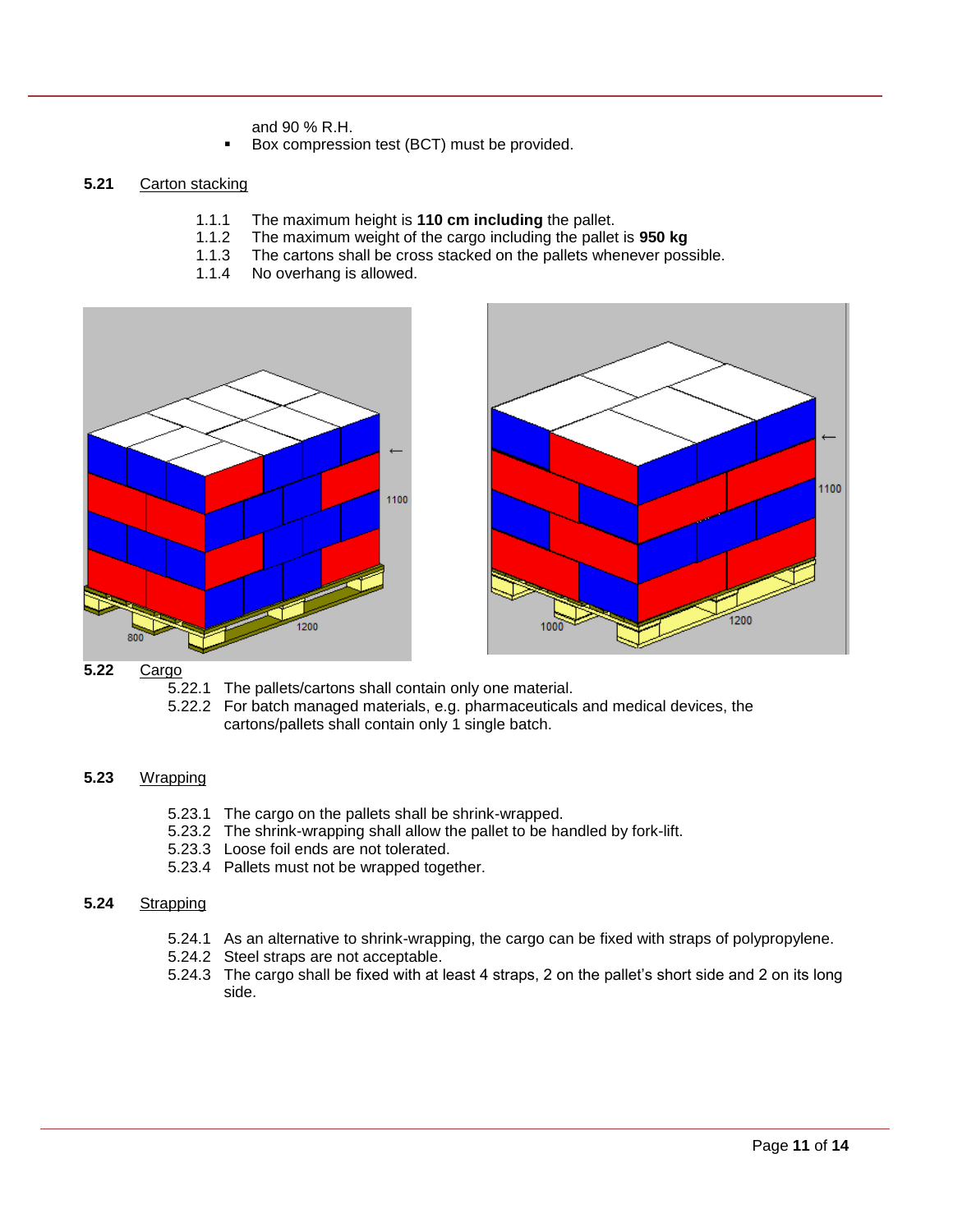## **5.25 IDENTIFICATION MARKINGS**

- **5.26** The **pallets**, cases, and all **outer and inner** cartons must be clearly marked with the following information:
	- 5.26.1 Purchase order number (optional for inner cartons);
	- 5.26.2 UNICEF material number\*;
	- 5.26.3 Description of contents;
	- 5.26.4 Quantity per carton;
	- 5.26.5 Gross Weight;
	- 5.26.6 Cubic Measurement;
	- 5.26.7 Batch Number Reference;
	- 5.26.8 IMCO classification (if applicable);
	- 5.26.9 Manufacturing date;
	- 5.26.10 Expiration date.
- **5.27** The size of the markings and labels must not exceed A5 (210 x 148 mm).

## \* **UNICEF material number should be written in one complete sequence, i.e. no hyphens:**

| <b>Capsule Type</b>                                             | <b>UNICEF Material Number</b>      |
|-----------------------------------------------------------------|------------------------------------|
| 200,000 IU Vitamin A Soft Gelatin Capsules - 500 count bottles  | S7800002                           |
| 100,000 IU- Vitamin A Soft Gelatin Capsules - 500 count bottles | S7800001                           |
| 200,000 IU- Vitamin A Soft Gelatin Capsules - 100 count bottles | To be provided at time of contract |
| 100,000 IU- Vitamin A Soft Gelatin Capsules - 100 count bottles | S7800003                           |

#### **5.28 BARCODE LABEL STANDARD**

- **5.29** All **pallets and outer** cartons shall be barcode labelled with the below details using encoding type GS1-128. The markings shall be in both text format and contained in a barcode label. The use of any other standard will cause the shipment to be returned to the Contractor for replacement. All costs associated with the return of the shipment(s) and replacement of the labels will be at the Contractor's cost.
	- 5.29.1 The height of the barcode shall be minimum 15 mm.
	- 5.29.2 The size of the markings and labels must not exceed A5 (210 x 148 mm).
	- 5.29.3 Inner cartons shall also be barcode labelled.
	- 5.29.4 The pallet barcode label shall be placed at each of the two short sides of the pallet, outside the shrink-wrapping, if any, at the top right corner
- **5.30** Only the following identifiers (listed in brackets) in relation to barcode labelling shall be used. Where alternative is indicated, only one of these shall be used.

| 400)                  | UNICEF Purchase order number |
|-----------------------|------------------------------|
| 93)                   | Material number              |
| '37)                  | Quantity                     |
| 10)                   | Batch number                 |
| $\mathbf{1}^{\prime}$ | Manufacturing date           |
| $\mathcal{P}$         | <b>Expiration date</b>       |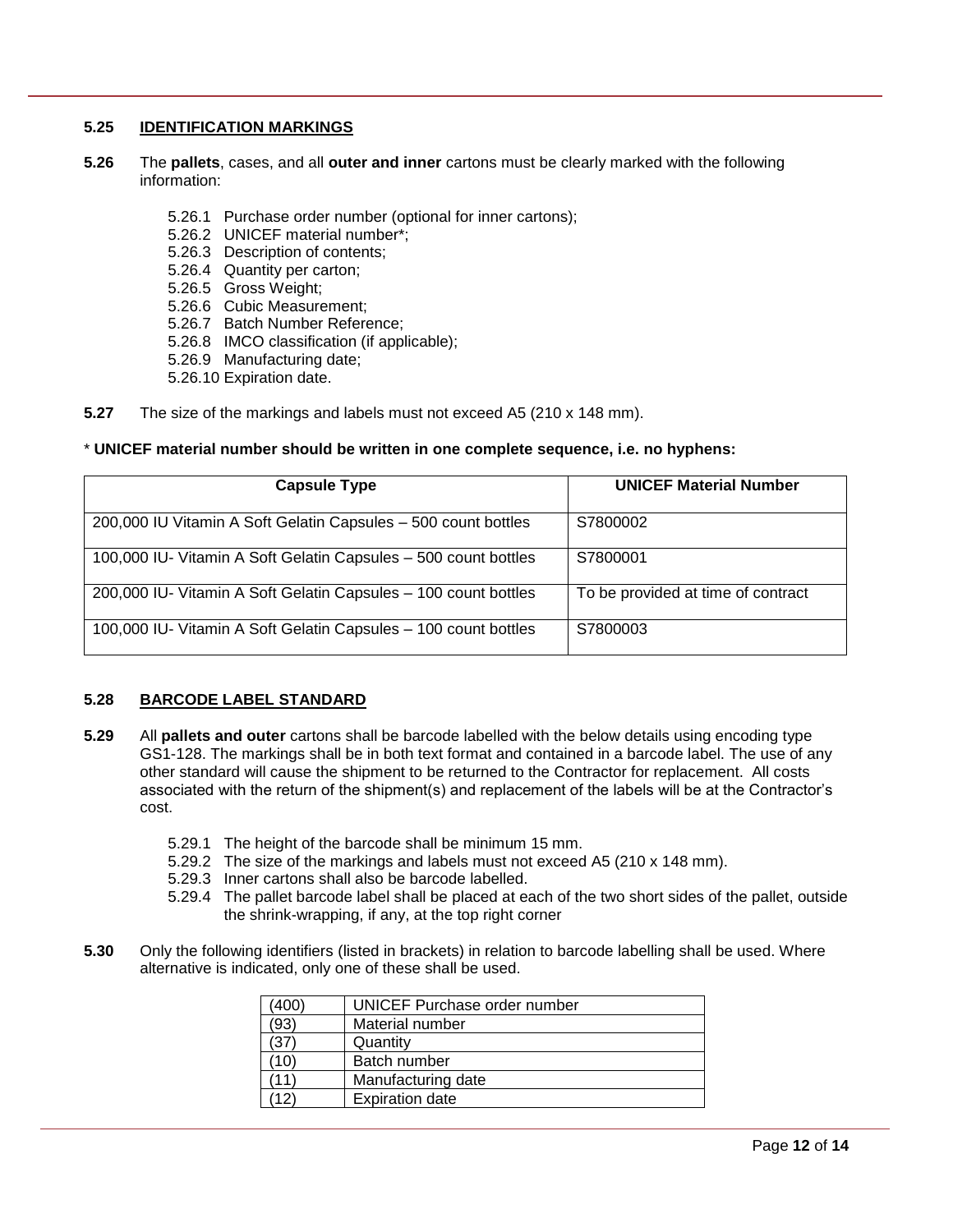- **5.31** The date format shall follow one of the following standard: DDMMYYYY<br>**5.32** The default marking for days (DD) is the last day of the month, e.g., expi
- **5.32** The default marking for days (DD) is the last day of the month, e.g., expiry July 2019 should be 31072019 on the barcode.
- **5.33** The quantity on both carton and pallet labels should reflect the quantity of the buying unit
- **5.34** Contractors shall send a sample of a barcode label to NI for approval prior to any NI related shipment to UNICEF Warehouse, Copenhagen, Denmark. The sample barcode label must be submitted to the attention of Leeza Sharma at **Isharma@nutritionintl.org**, for approval prior to use.

## **5.35 PALLET BARCODE LABEL SPECIFICATIONS**

| Barcode standard:     | GS1-128, only.                                                                                            |
|-----------------------|-----------------------------------------------------------------------------------------------------------|
| Dimensions of labels: | $4"$ x 7" (10 cm x 18 cm)                                                                                 |
| Background colour:    | White                                                                                                     |
| Lettering:            | Black                                                                                                     |
| Bar Codes (dates):    | Use following format only: DDMMYYYY (31.10.2019)                                                          |
| Identifiers:          | This number in the brackets is an identifier according to GS1-128.<br>Use only the identifiers indicated. |
| Font & font size:     | Should fit appropriately on label. Minimum size: one half inch.                                           |
| Material number:      | Should be without hyphens (ex: S7800001)                                                                  |
| Note:                 | Manufacturing date & expiration date format: DDMMYYYY<br>(31.07.2019)                                     |

Figure 1: Sample Pallet Label

| <b>SHIP TO:</b><br><b>UNICEF Supply Division</b> |                          |
|--------------------------------------------------|--------------------------|
| <b>UNICEF P.O. No.: (write in)</b>               | <b>IIIIIIIIIIIIIIIII</b> |
|                                                  | (400) xxxxxxxx           |
| <b>UNICEF Material No.: (write in)</b>           | <b>IIIIIIIIIIIIIIIII</b> |
|                                                  | $(93)$ xxxxxxx           |
| <b>Quantity of bottles:</b> (write in)           | <b>IIIIIIIIIIIIIIIII</b> |
|                                                  | $(37)$ xxxx              |
| <b>Batch Number:</b> (write in)                  | <b>IIIIIIIIIIIIIIIII</b> |
|                                                  | $(10)$ xxxxxx            |
| <b>Manufacturing Date: (write in)</b>            | <b>IIIIIIIIIIIIIIIII</b> |
|                                                  | $(11)$ xxxxxx            |
| <b>Expiration Date:</b> (write in)               | <b>IIIIIIIIIIIIIIIII</b> |
|                                                  | $(12)$ xxxxxx            |
|                                                  |                          |

#### **Pallet No.:**

## **5.36 BOX BARCODE LABEL SPECIFICATIONS**

| Barcode standard:                 | GS1-128, only.                                                                                           |
|-----------------------------------|----------------------------------------------------------------------------------------------------------|
| Dimensions of labels:             | 4" x 7" (10 cm x 18 cm)                                                                                  |
| Background colour:                | White                                                                                                    |
| Lettering:                        | Black                                                                                                    |
| Bar Codes (dates):                | Use following format only: DDMMYYYY (31.07.2019)                                                         |
| <i><u><b>Identifiers:</b></u></i> | The number in the brackets is an identifier according to GS1-128.<br>Use only the identifiers indicated. |
| Font & font size:                 | Should fit appropriately on label. Minimum size: one half inch.                                          |
| Material number:                  | Should be without hyphens (ex: S7800001)                                                                 |
| Note:                             | Manufacturing date & expiration date format: DDMMYYYY<br>(31.07.2019)                                    |